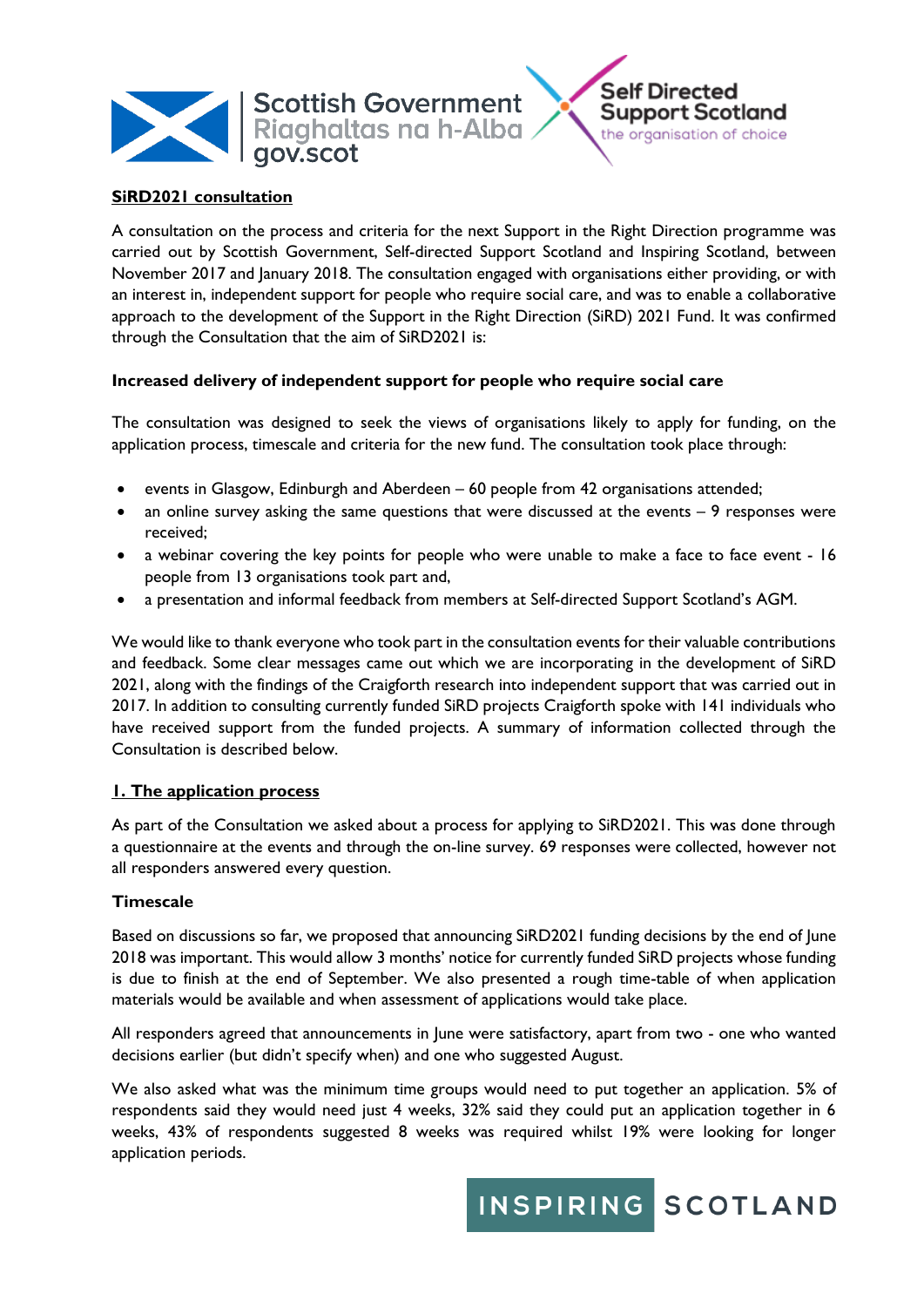



A detailed timetable for the application process has now been developed. This works towards notifying applicants of funding decisions by the end of June 2018. We are currently working towards having application materials available for 8 weeks. Details of the time-scales for the application process will be available with the application materials at the beginning of February 2018.

### **Application method**

We asked about preferred application methods:

- 24% responders preferred Word applications,
- 38% preferred online applications and
- 38% had no preference

We also asked about application styles:

- 36% preferred structured questions,
- 45% preferred open questions or to submit project plans and
- 19% had no preference (or liked both)

Finally, we asked about application process

- 16% preferred a one-stage process,
- 64% liked a two-stage process whilst
- 20% had no preference (or liked both)

We discussed what might make up a two-stage process and there was general agreement that a face-toface component was good with 60% of responders preferring a project visit over 30% preference for presentation to a panel.

It was clear people were keen for some contact beyond an application form and that a mixture of structured and open questions is helpful when applying.

People referred us to good and bad application processes they have experienced and fed back that it was important any process have application materials that were easy to use and share and that there is clear criteria with transparency on how applications will be scored.

Recognising the fundamental importance of being able to easily use and share application materials, it is likely that the SiRD2021 application form will be a Word document for completion. This will be available electronically. Due to the tight timescales and some uncertainty about applicant numbers a two stage process may not be possible in all cases however pre-application surgeries and informal conversations will be enable any applicant group to discuss project ideas and work out if they meet funding criteria. The application process will also involve gathering follow-up information, or discussions and visits with applicants to determine strategic fit where necessary.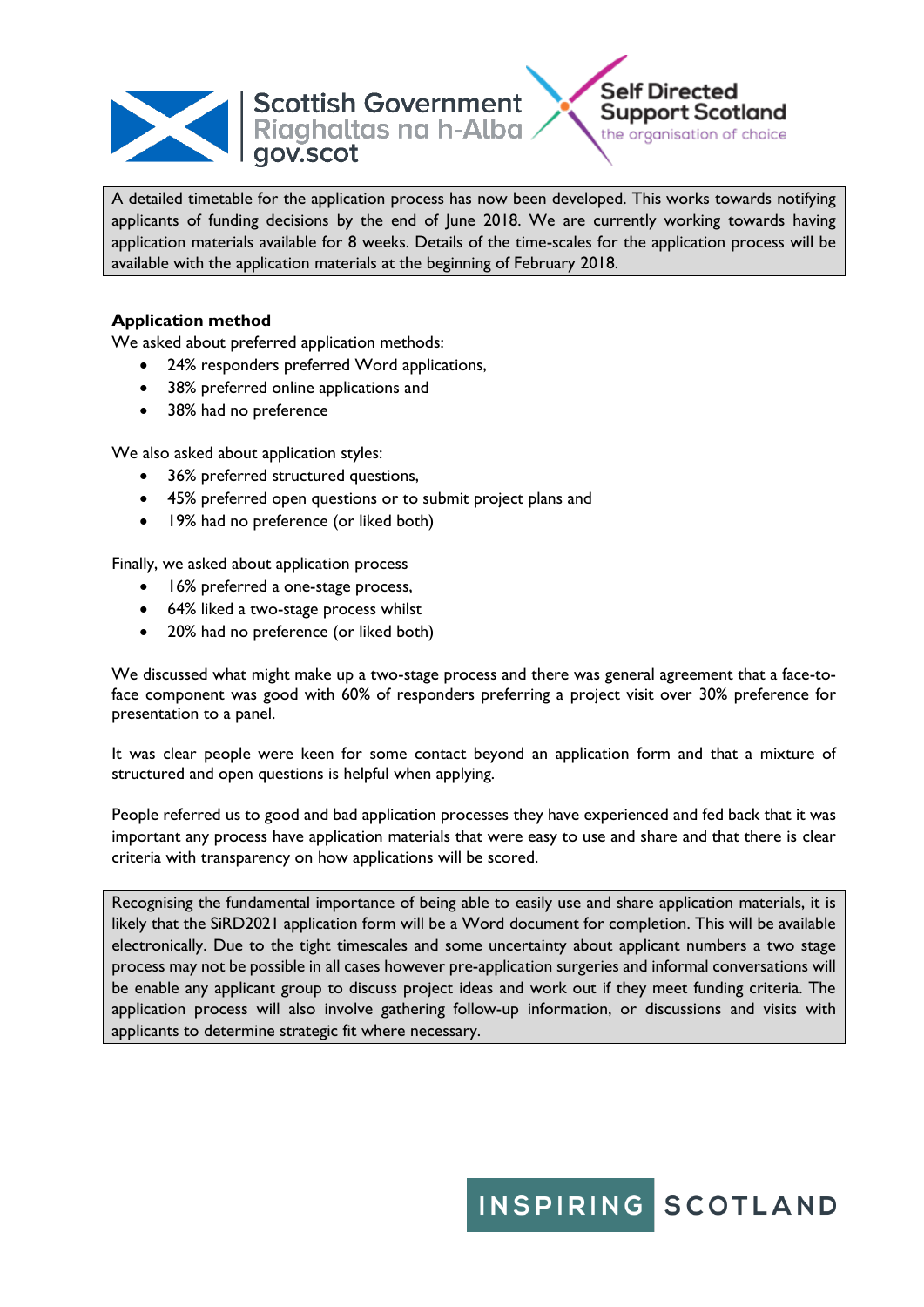

## **2. Process and Local Fit**

A purpose of the consultation was also to help determine how to take national money and place it in the local environment well. We talked about a 'local eco-system' to acknowledge that independent support projects work in a complex local environment and that it is important they work with a wide range of organisations as well as the Local Authority/ IJB.

Relevant authorities are required to provide information on sources of information, advice and advocacy to those who are accessing Self-directed Support so, as part of the Consultation, we wanted to get views on how best to involve them in discussions about future funding plans.



Consultation participants were presented with some options to discuss and asked to indicate how helpful they thought they would be using a Red, Amber, Green scale - as well as come up with their own ideas.

**Red** = This could be difficult, handle with care **Amber** = This could work, but some reservations **Green** = This would work and be helpful

The general feeling was that there was merit in involving local authorities and that engagement before funding decisions were made was positive. There were reservations over how it was done, with options involving local authorities in reviewing, scoring, or being a Reference to applications being least preferred. There was a clear preference for potential applicants to answer how they fit with the local eco-system and to show what else is available locally and to demonstrate their referral pathways. Preferences were also for Local Authorities to provide information about what services are in their area and the gaps.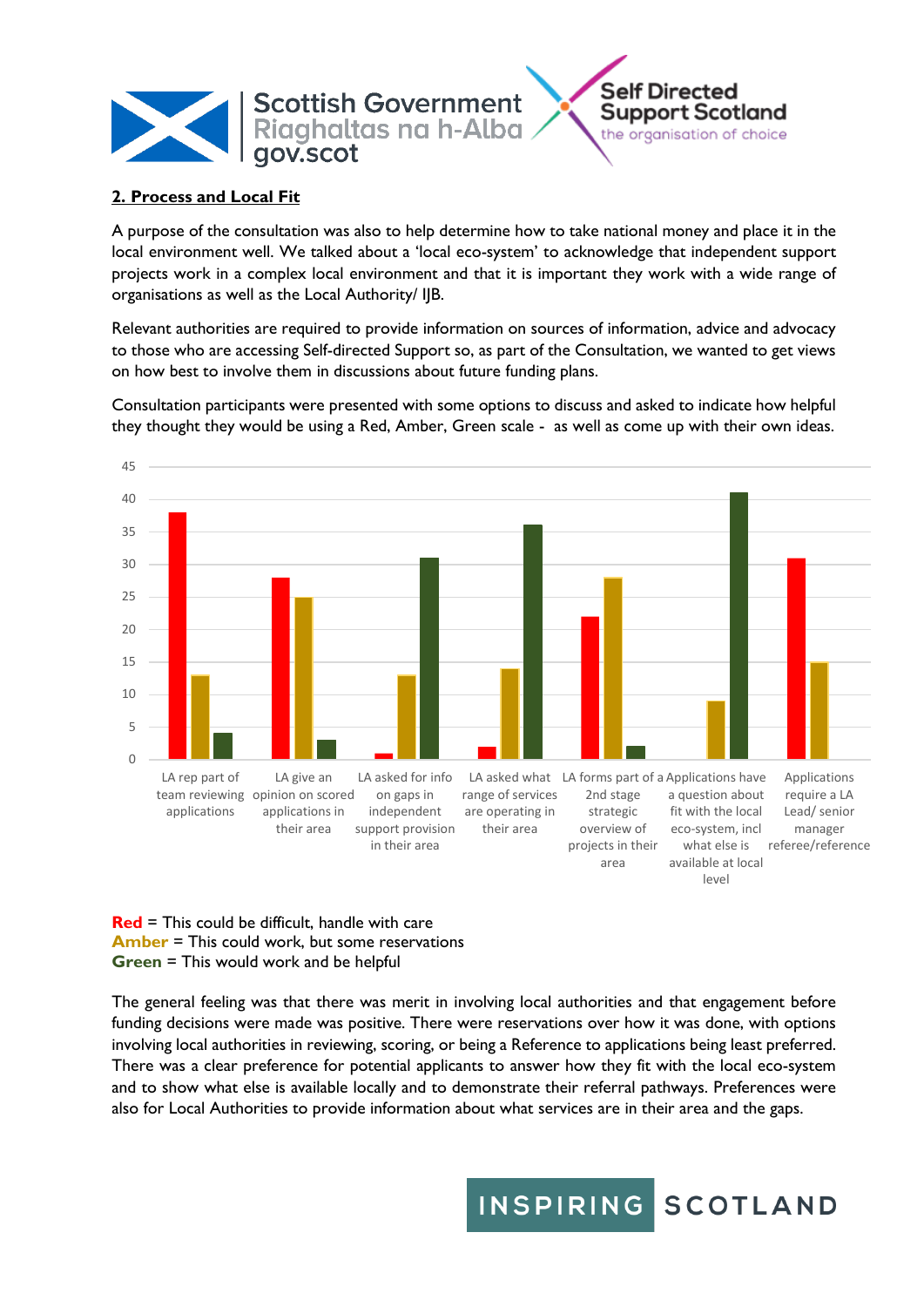



A lot of discussion centred around how to get a good picture of what is available locally – who to ask, and who to involve. The importance of good relationships was discussed, and the challenge of regular staff changes, and projects delivering across multiple local authority areas or nationally was acknowledged. There were also points raised about the differences between children and family, adult and older person services

Recognising the importance of fit within the local context, it is likely applicants will be asked to demonstrate their understanding of their local context, their role and relationships in the environment they are operating in as well as their understanding of the constraints and how they are mindful of these. There will also be a strategic review of applications from different areas. The local authority will not be involved in assessing which projects are funded, but involving them at this stage would provide an opportunity to discuss what may be funded in their area and allow for effective working relationships to be developed. We will also survey local authorities separately to find out what independent support services are in their area

## **3. Determining Fund Criteria**

We asked groups (and through the survey) to discuss questions on five key areas that could be used to help determine funding criteria.

### **3.1 Geography**

We wanted feedback on:

- Should we be trying to make sure that there is a geographical spread of funded projects, eg 1 per Local Authority?
- Should funding be weighted towards areas where there is less provision?
- Do we solicit applications where there are gaps in provision?
- If there is reasonable existing provision, do we fund less in that area?

There was consensus that it was important to try and create equal access to independent support across Scotland, however not at the expense of quality. People felt that each area is different and will have its own challenges so funding should depend on the local context.

#### **3.2 Access and scale**

We wanted to know:

- Should it be a criterion for funded groups to be open to the public and to people with a range of care needs/range of users/ their Carers?
- Should there be a consideration on the scale (in terms of numbers) of client facing work? For example, if extremely high-quality work is done with a very small number of clients, is this appropriate if it limits access for others?
- Is there a good way of framing any criterion like this?

People felt that we should not make it a 'rule' that projects must work across all user groups but that it is up to projects to show how what they do works in and is best for the local context. There was a clear feeling that some groups are further from accessing support and Self-directed support than others and there should be some focus on this. People also felt it is important to try and ensure that there is a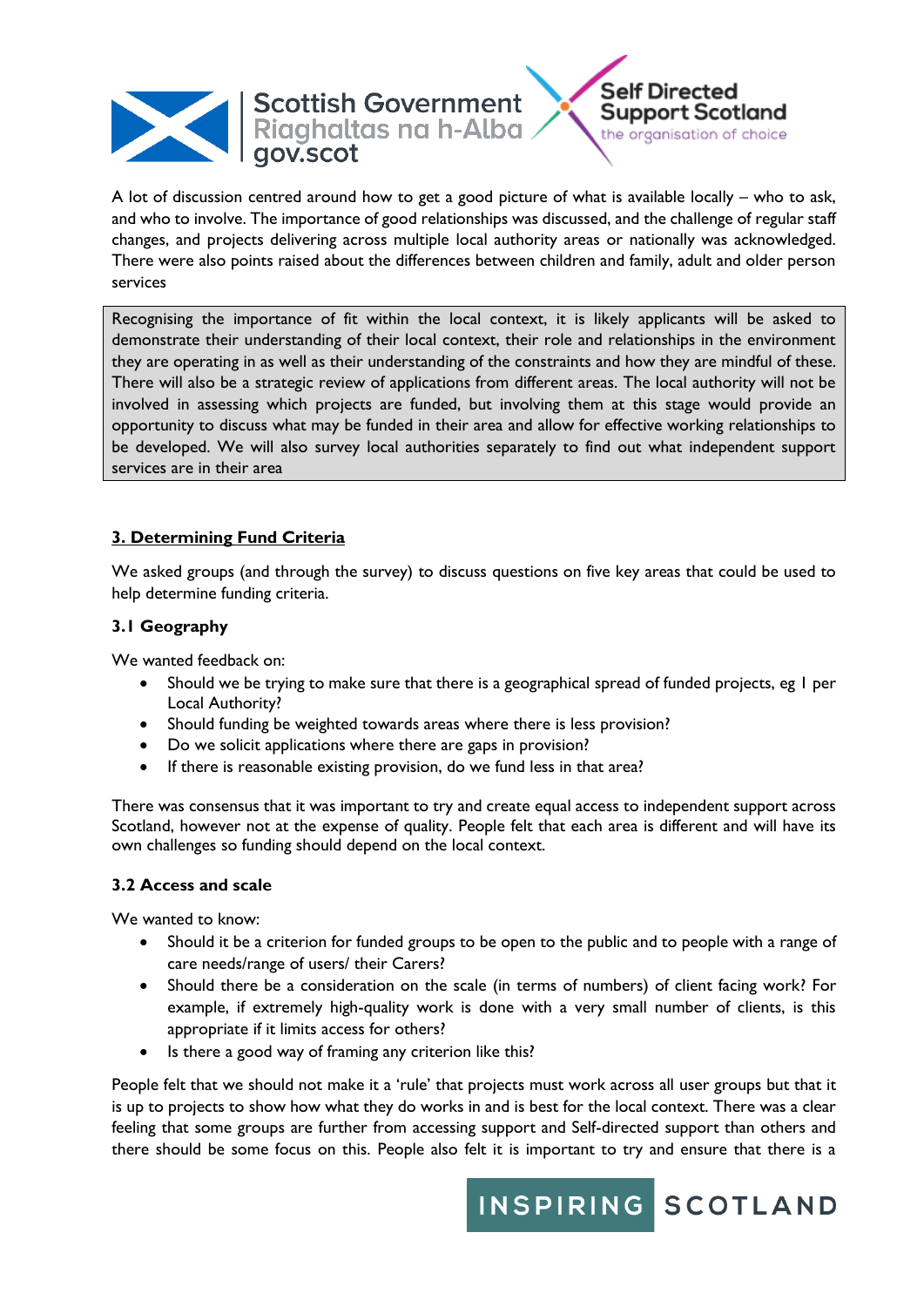



complete 'pathway' in each area but that there is a difference between urban & rural provision – ie availability of other, complementary options, with perhaps more generalist services in rural areas by necessity. People felt that numbers don't tell the whole story as people have varying needs. Scale (numbers) was felt to be less important than impact.

## **3.3 Specialist knowledge**

We asked:

- Is there a need for specialist back-up knowledge? If so, for what groups?
- How do you think that should work with Fund criteria?
- Is it at the detriment to geography?

It was agreed that there could be a need for specialist knowledge, although there was no clear consensus on who for or what it would look like. Access to specialist services in rural areas can be difficult and it was felt that, if funded, a specialist service should cover all of Scotland. However, specialist projects also need to be aware of local need, knowledge and networks. People said that good referral pathways are crucial for specialist knowledge to work, creating the opportunity for collaboration.

## **3.4 Activity range**

We asked:

• Should the Fund have criteria that all projects should provide, or be able to actively refer, to the full range of 'end-to-end' independent support?

It was agreed that it is important for an individual to be able to access what can be referred to as 'end to end' support, however this does not all have to be provided by one organisation. Projects should be able to show how they will enable people to access a range of support, either themselves or through collaboration.

### **3.5 Budget eligibility**

We wanted thoughts on:

- Should funded work be only with people eligible for social care in their area or should it include work with people who are not/will not be eligible for social care budgets?
- If so, what does that look like? Ie should it be time- limited, not service provision, how is it different from other person-centred work

The consensus was that support for people without a social care budget should be fundable, for many reasons:

- If providing end-to-end support, you are working with people before you know if they are eligible.
- Working with people without a budget is preventative and allows you to identify gaps and natural & community supports to help people plan for the future and have a good quality of life.
- Eligibility is being 'tightened' so more and more people are unable to receive funded support. This can lead to a greater level of need - 'crisis' intervention.
- Independent support gives people that do not meet the eligibility criteria support to challenge decisions.
- Changing criteria means eligibility is changing, so this is difficult to measure/predict.